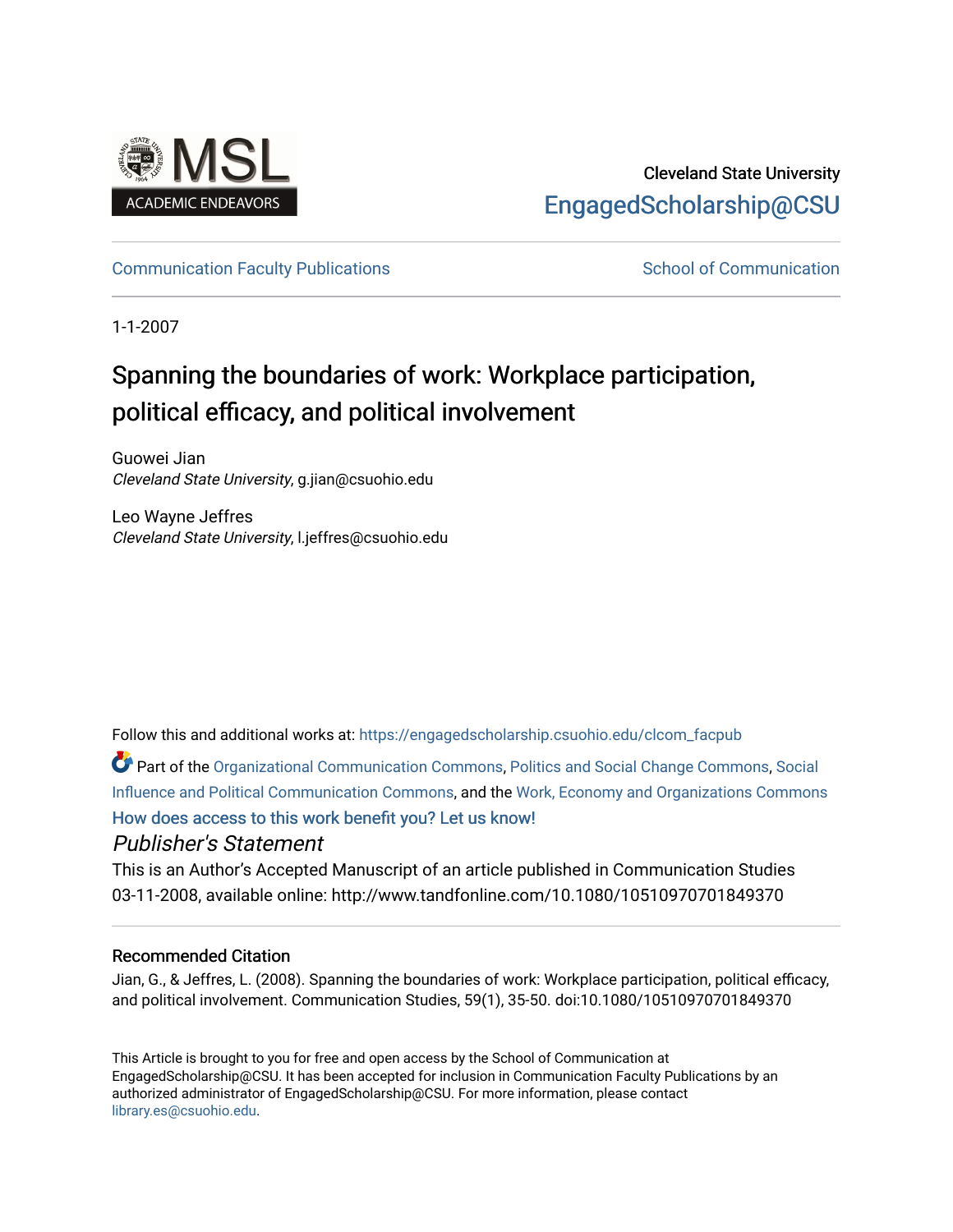# Spanning the Boundaries of Work: Workplace Participation, Political Efficacy, and Political Involvement

Guowei Jian & Leo Jeffres

Based on the political spillover theory, this study examines the boundary-spanning aspect of workplace participation*—*the association between participation at work and in politics. A telephone survey was conducted using a regional probability sample. Results indicate that decision involvement at work is positively associated with political voting while work community participation is positively associated with involvement in local communities and political party and campaign activities. The study reveals that internal political efficacy mediates the relationship between job autonomy and political participation.

Keywords: Political Efficacy; Political Participation; Political Spillover Theory; Work Community; Workplace Democracy; Workplace Participation

Workplace participation has seen increased attention in the past decades (e.g., Cheney et al., 1998; Deetz, 1992, 1995; Harrison, 1994; McLagan & Nel, 1995; Seibold & Shea, 2001; Stohl & Cheney, 2001). However, organizational communication research on workplace participation has been largely confined within the organizational boundaries. In fact, workplace in general has been understudied with regard to its impact on political behavior (Mutz & Mondak, 2006; Putnam, 2000). In spite of Cheney's (1995) call for attention to ''the relationship between participation inside and

Guowei Jian (Ph.D., University of Colorado, 2003) is an Assistant Professor in the School of Communication at Cleveland State University. His research interests include organizational culture, work participation, and communication technologies at work. Leo W. Jeffres (Ph.D., University of Minnesota, 1976) is a Professor in the School of Communication at Cleveland State University. He is the author of four books, including Urban Communication Systems (Hampton Press, 2002). His research interests include media effects, neighborhoods and urban communication systems, and communication technologies. Correspondence to: Guowei Jian, School of Communication, Cleveland State University, 2121 Euclid Ave. MU 247, Cleveland, OH 44115-2214, U.S.A. Tel: 216-687-3995. E-mail: g.jian@csuohio.edu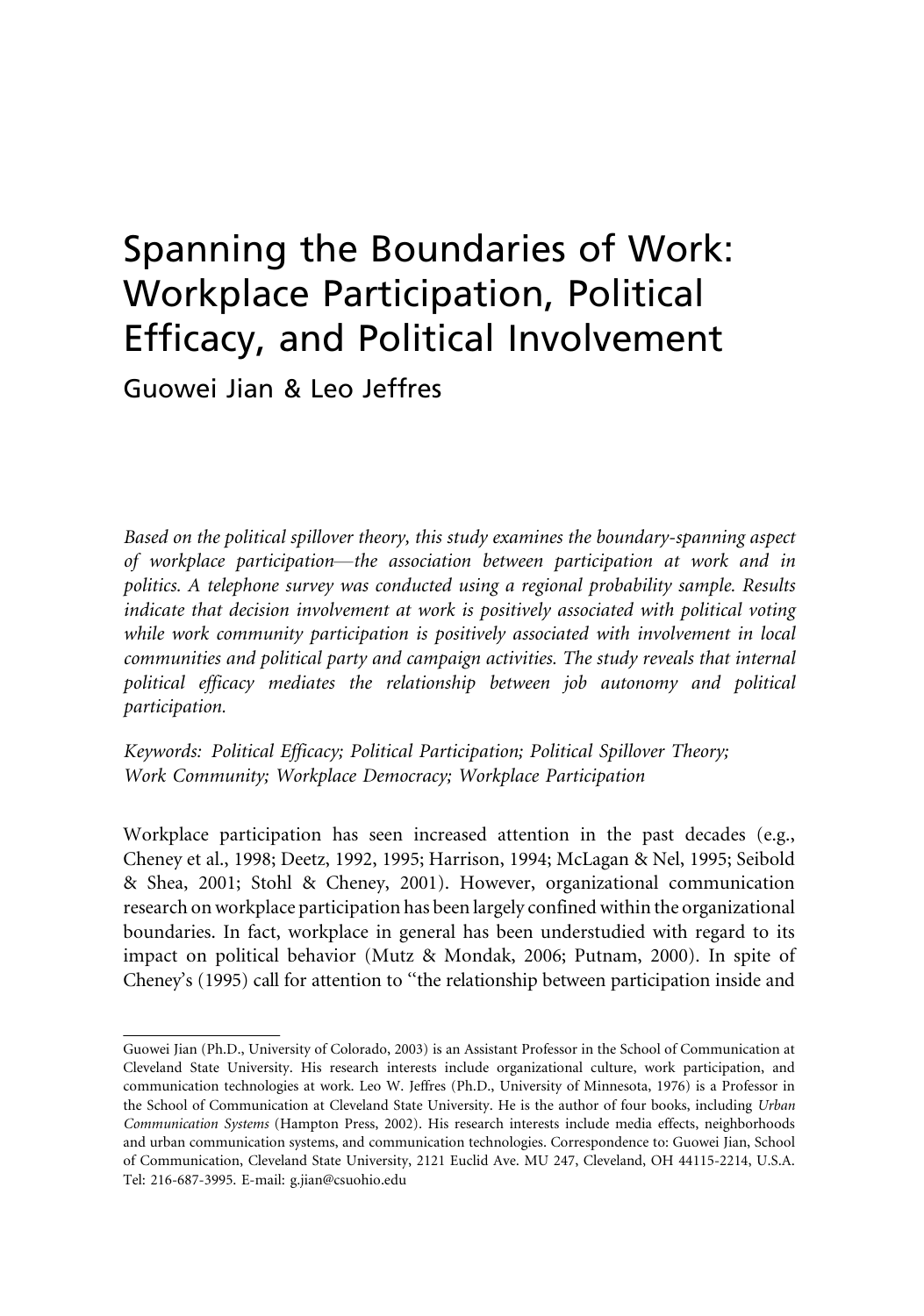outside the workplace'' (p. 187), scant empirical research has attended to this boundaryspanning dimension of workplace participation (Cheney et al., 1998). Grounded in the political spillover theory (Pateman, 1970), this study intends to empirically examine the association of workplace participation and political involvement.

Drawing on classical democratic theories by Mill (1910), Cole (1919), and Dahl (1956), Pateman (1970) proposes that workplace functions as a significant training ground for adult socialization and development of important political skills, and that participatory workplace practices lead to participatory democratic practices in the social political process outside workplace. Pateman suggests internal political efficacy (IPE) as the mediating factor in the association between participation at work and in politics. Since the 1970s, empirical efforts mainly by political scientists (e.g., Elden, 1981; Greenberg, 1986; Mason, 1982; Milbraith & Goel, 1971; Peterson, 1992; Sheppard & Herrick, 1972; R. Sobel, 1993) have focused on the direct association of workplace participation either with IPE or political participation. The mediating effect of IPE has rarely been tested (Greenberg, Grunberg, & Daniel, 1996). One of the objectives of this study is to examine the mediating effect of IPE in the association between participation at work and in politics.

Additionally, the conceptualization of workplace participation since Pateman (1970) has mainly been about job autonomy and work decision involvement. Such an instrumental definition of workplace overlooks the social dimension of work as a community, in which socialization among employees goes beyond contractual relationships and authority structures. Tapping into the socialization at work as a community may further our understanding about the association between participation at work and in politics. In this study, we propose work community participation as an additional dimension to the traditional definition of workplace participation and explore its association with political involvement.

The findings of this study will not only contribute to the development of the political spillover theory but also offer empirical evidence to the discussion over the role of corporations in today's society. Deetz (1992) argues that today's corporations are the new public sphere, where social goods are appropriated and policy decisions made. This study holds the potential to offer empirical evidence with regard to whether microsocial work practices, such as individual job autonomy and socialization in work communities, have far reaching effects on democratic political processes outside the workplace.

The paper will first introduce the political spillover theory, discuss the limitations existing in current empirical research and propose our hypotheses. It will then report an empirical study that we conducted using telephone-survey interviews based on a regional probability sample. Finally, the paper will discuss the results, implications, and limitations of the study and offer directions for future research.

#### The Political Spillover Theory

Various classical democratic theorists, such as Rousseau (1968), Mill (1910), and Cole (1919), point to the educative effects of nonpolitical social institutions in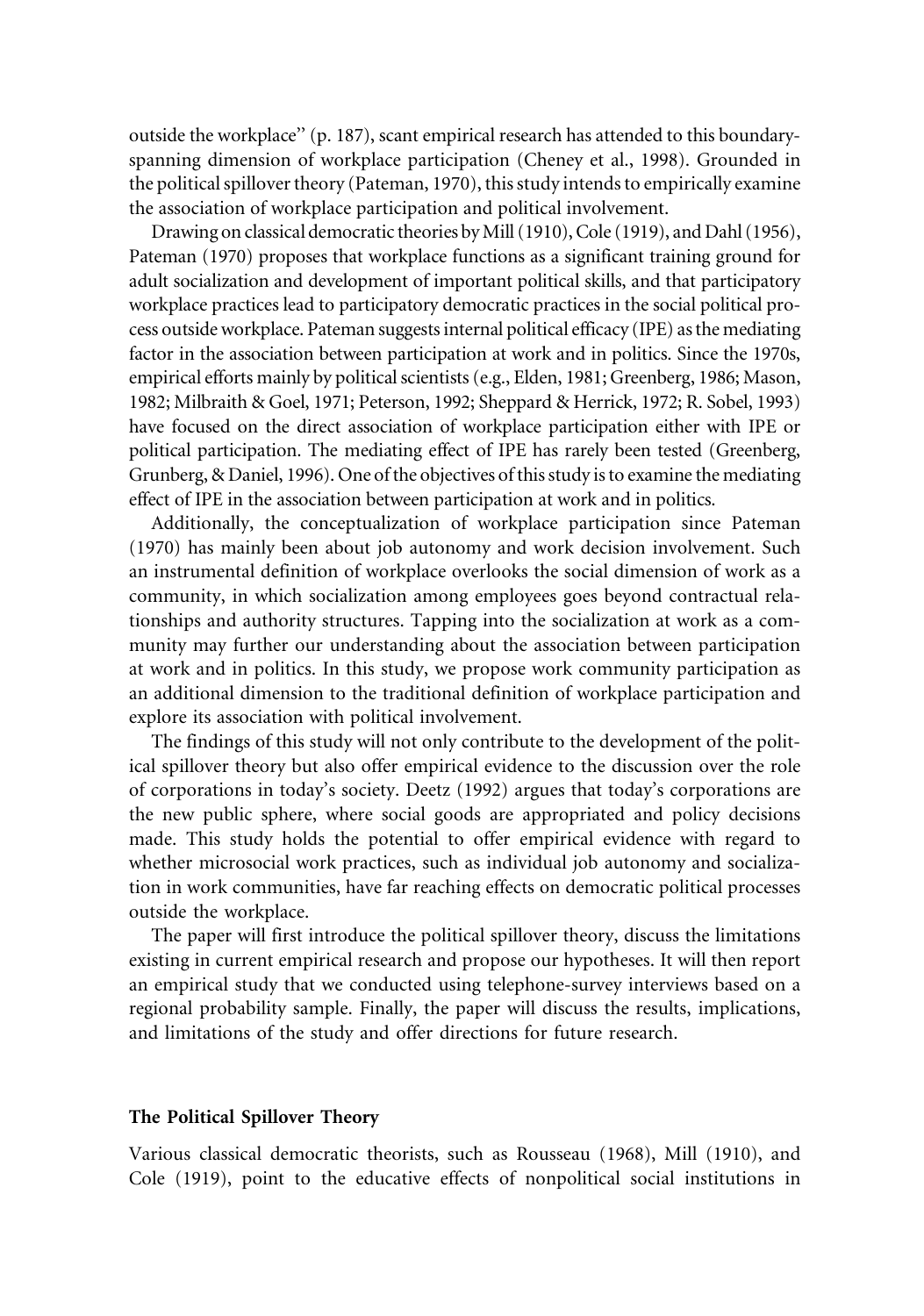cultivating people's participation in a democratic political system. Contemporary scholars in political science, communication, and sociology have begun to offer theories and empirical evidence to such effects. For instance, Putnam (1995, 2000) argues that nonpolitical social institutions are a critical part of the social capital*—*''social networks and norms of reciprocity and trustworthiness,'' which are fundamental to the functioning of the American democratic political system. Coleman (1990), on the other hand, provides analytical insights into the connection between social capital embedded in social networks and political voting behavior. Empirically, Cassel (1999) demonstrates the effects of voluntary associations on political involvement. A recent study by Kwak, Shah, and Holbert (2004) finds that both formal nonpolitical associations, such as religious and public attendance (e.g., public exhibits and libraries), and informal socializing strongly influence individuals' civic engagement.

Specific to the effect of the workplace as an involuntary nonpolitical institution on political engagement, two lines of research have emerged. One line of research focuses on the spillover effect of political discourse in the workplace. For instance, Mondak and Mutz (2001) and Mutz and Mondak (2006) propose that the workplace provides a social context for public dialogue and has the greatest capacity for workers to be exposed to opposing political views. Research (Huckfeldt, Beck, Dalton, & Levine, 1995; Wyatt, Katz, & Kim, 2000) also shows that, next to family and close friends, work associates are the most likely group in which political communication takes place. Therefore, the workplace is a significant context for political socialization.

Another line of theorization, which the present study focuses on, investigates the potential effect of participatory work behavior (e.g., work decision making) on political participation. Pateman (1970) crystallizes the theoretical connection between workplace participation and a participatory democracy in what is generally known as the political spillover theory. According to Pateman, one's experience of participation in the workplace will influence his or her participation in a democratic political system outside the workplace. Participation is a learned behavior people acquire in their child- and adulthood. Political socialization of children in the family and in the school, although important, is inadequate (Almond & Verba, 1965). Adult experiences are crucial. Because ordinary adults spend a great deal of their time at work, the workplace functions as a training ground for them. Based on Cole's (1918) argument that ''a servile system industry inevitably reflects itself in political servility'' (p. 35; also cited in Pateman, p. 38), Pateman contends:

Only if the individual could become self-governing in the workplace, only if industry was organized on a participatory basis, could this training for servility be turned into training for democracy and the individual gain the familiarity with democratic procedures, and develop the necessary ''democratic character'' for an effective system of large-scale democracy. (p. 38)

Pateman's provocative proposition crosses the boundaries between organizational research and political science research and suggests a dynamic and mutual relationship between the two spheres. It challenges scholars to provide empirical evidence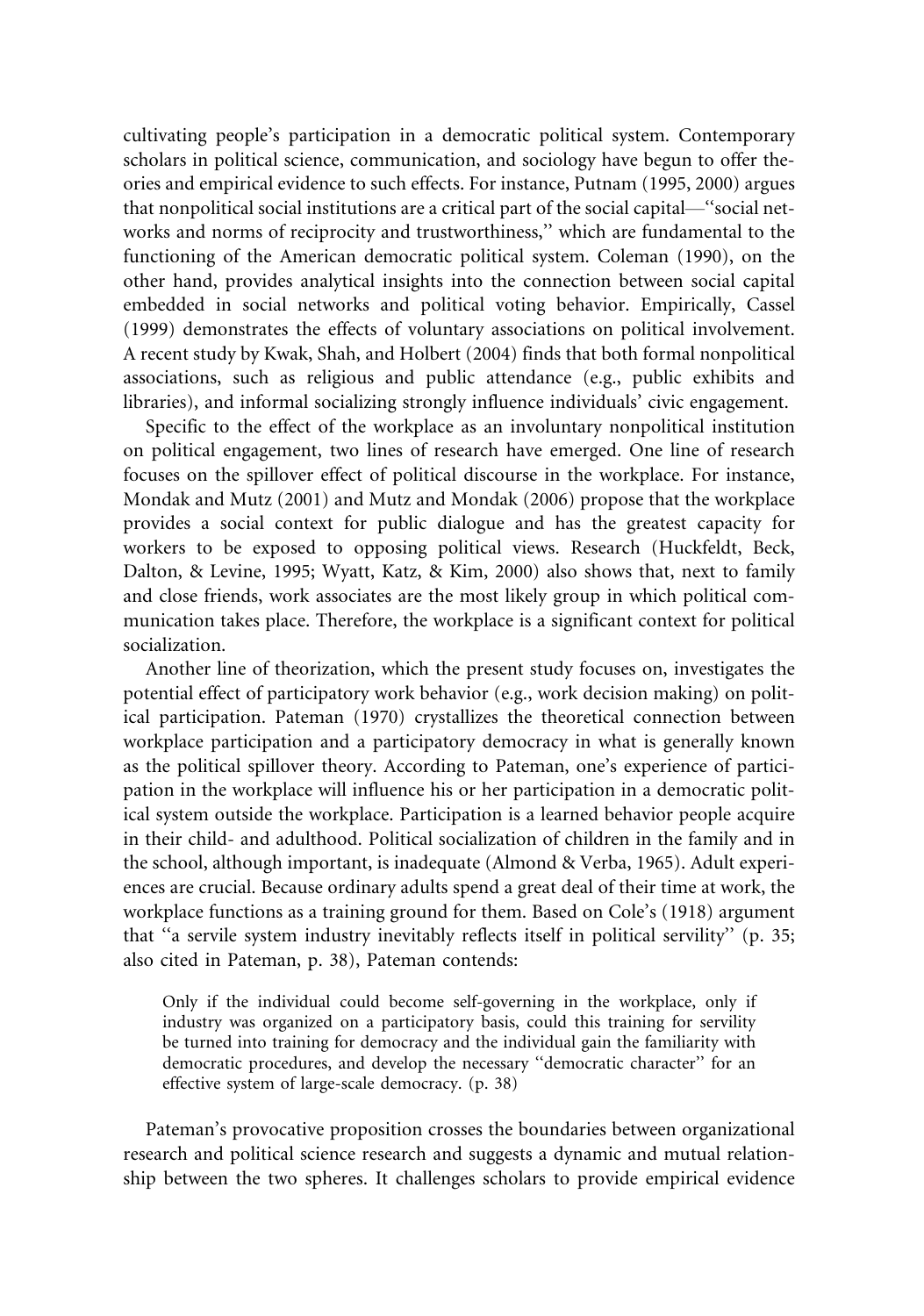and to explain mechanisms underlying the connections of the two domains. Since then a considerable amount of research has been generated.

Extant research considers workplace participation as having two dimensions: job autonomy and decision involvement. Job autonomy refers to one's level of control in accomplishing one's own job on a daily basis (Peterson, 1992). Decision involvement refers to how much say one has in the decision-making process of a work organization. In the domain of politics outside the workplace, participation consists of such behaviors as community involvement, political voting, and participation in political party and campaign activities in a democratic political system (Greenberg, 1986; Greenberg et al., 1996; Milbraith & Goel, 1971; Peterson, 1992; R. Sobel, 1993).

Since Pateman, two streams of empirical research have emerged. One stream of research focuses on the association between work participation and IPE, and findings have lent strong support to this relationship (Elden, 1981; Mason, 1982; Sheppard & Herrick, 1972). IPE refers to the feeling that one has the ability to have an impact on the political process (Morrell, 2003; Pateman, 1970). For instance, Elden (1981) studies a workplace designed according to the self-managing principles. He finds that "having some power over one's work covaries with one's attitude toward taking up participatory opportunities'' (p. 51). However, as Greenberg (1986) observes, in these studies, although the relationship between work participation and IPE is supported, the connection with actual political participation is assumed instead of empirically studied.

Another line of research examines the direct association between workplace and political participation (Burn & Konrad, 1987; Greenberg, 1986; Lafferty, 1989; Sobel, 1993). For example, R. Sobel (1993) argues that there is a direct correlation between forms of work participation and participation in politics and the correlation is ordered according to formality. For instance, he argues, voting is correspondent to formal work authority (i.e., ''the rightful ability to tell others what to do''), and the less formal kind of participation, like protest, is linked to job participation (i.e., ''the autonomy within one's own work sphere''). Based on the National Election Study Pilot Data, a moderate correlation is found. However, such formality-based connections seem arbitrary and have no solid theoretical basis.

As we mentioned earlier, the connecting mechanism underlying the possible association between work and politics, as Pateman (1970) proposes, is the mediating factor of IPE. The first stream of research assumes this mediated association but has not brought it to empirical tests. According to Pateman, job autonomy and decision involvement at work are the most significant contributors to the development of an individual's IPE, which then positively influences political participation. Pateman argues, ''The structure of authority at the workplace is probably the most significant*—*and salient*—*structure of that kind with which the average man finds himself in daily contact'' (p. 294). Various structures of authority in different work organizations stipulate different levels of job autonomy and decision involvement. Higher levels of job autonomy and participation in decision making at work increase the sense of being able to control work and its environment, which translates into a sense of political effectiveness. Increased IPE then leads to increased political participation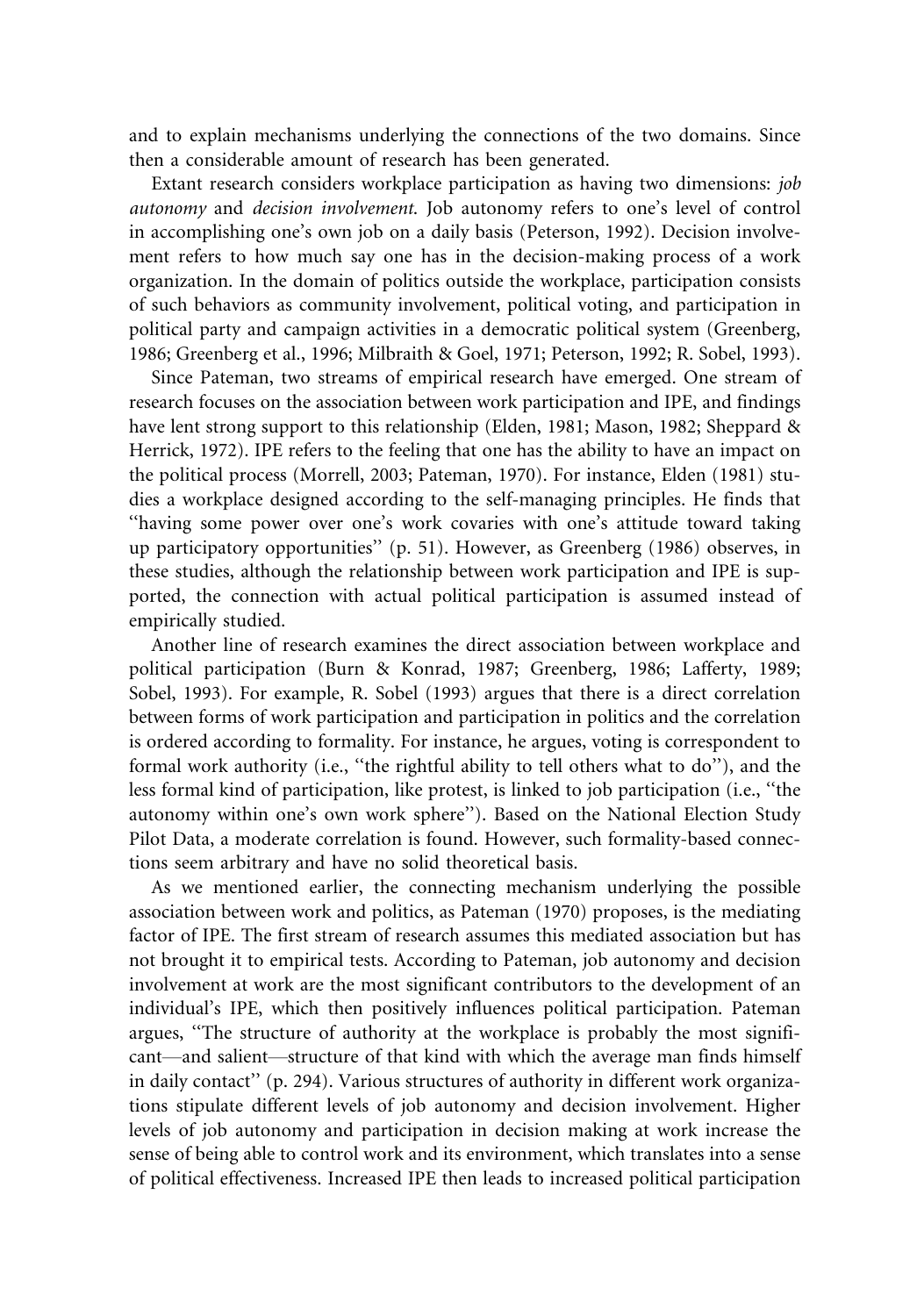(Almond & Verba, 1965). Research has rarely tested this indirect relationship with the exception of Greenberg et al. (1996), whose research offers initial evidence that supports this proposition. To further test this mediated association, we propose the following hypotheses:

- H1: The degree of job autonomy is positively associated with the degree of political participation.
- H2: IPE mediates the positive association between job autonomy and political participation.
- H3: The degree of decision involvement at work is positively associated with the degree of political participation.
- H4: IPE mediates the positive association between decision involvement at work and political participation.

Although work authority structure is crucial in shaping people's sense of control and effectiveness, job autonomy and work decision involvement, we argue, only reflect an instrumental view of work, which is about accomplishing production goals, and omit a social dimension of workplace as a community. Organizational research has long shown that workplace is more than transforming labor into products and services (e.g., Pacanowsky & O'Donnel-Trujillo, 1983; Lambert & Hopkins, 1995). Workplace is also a social community where people may socialize, form interpersonal relations that are not specified in labor contracts and perform certain rites and rituals together (Martin, 2002). We suspect that participation in this social community of work has direct association with political involvement. In the following section, we will propose participation in work community as a third dimension of workplace participation in addition to job autonomy and work decision involvement and will explore its implication to the spillover theory.

#### Work Community Participation

We use work community to refer to the associations among organizational members based on social and emotional needs and common moral values formed outside the formal authority structure and legal labor contracts (Felkins, 2002). In contrast to the instrumental definition of workplace, work community resembles the ''gemeinschaft'' side of workplace (Tonnies, 1963). The existence of work community is demonstrated in the literature of social support (Ray, 1987), emotion (Fineman, 1996), and learning in organizations (Brown & Duguid, 1991), to name a few.

Work community as a social dimension of work results from recursive cultural practices that form the narratives, social rules, and agreements as the foundations of a community (Felkins, 2002). Gatherings at work, such as celebration of successes, holidays, and birthdays, provide opportunities in which common values and identity emerge. Informal interactions among members create and sustain social rules. Participation in the community is motivated by providing service to the common good (Felkins).

In addition, work community also develops through the outreach efforts of organizations to local communities outside the workplace. Corporate community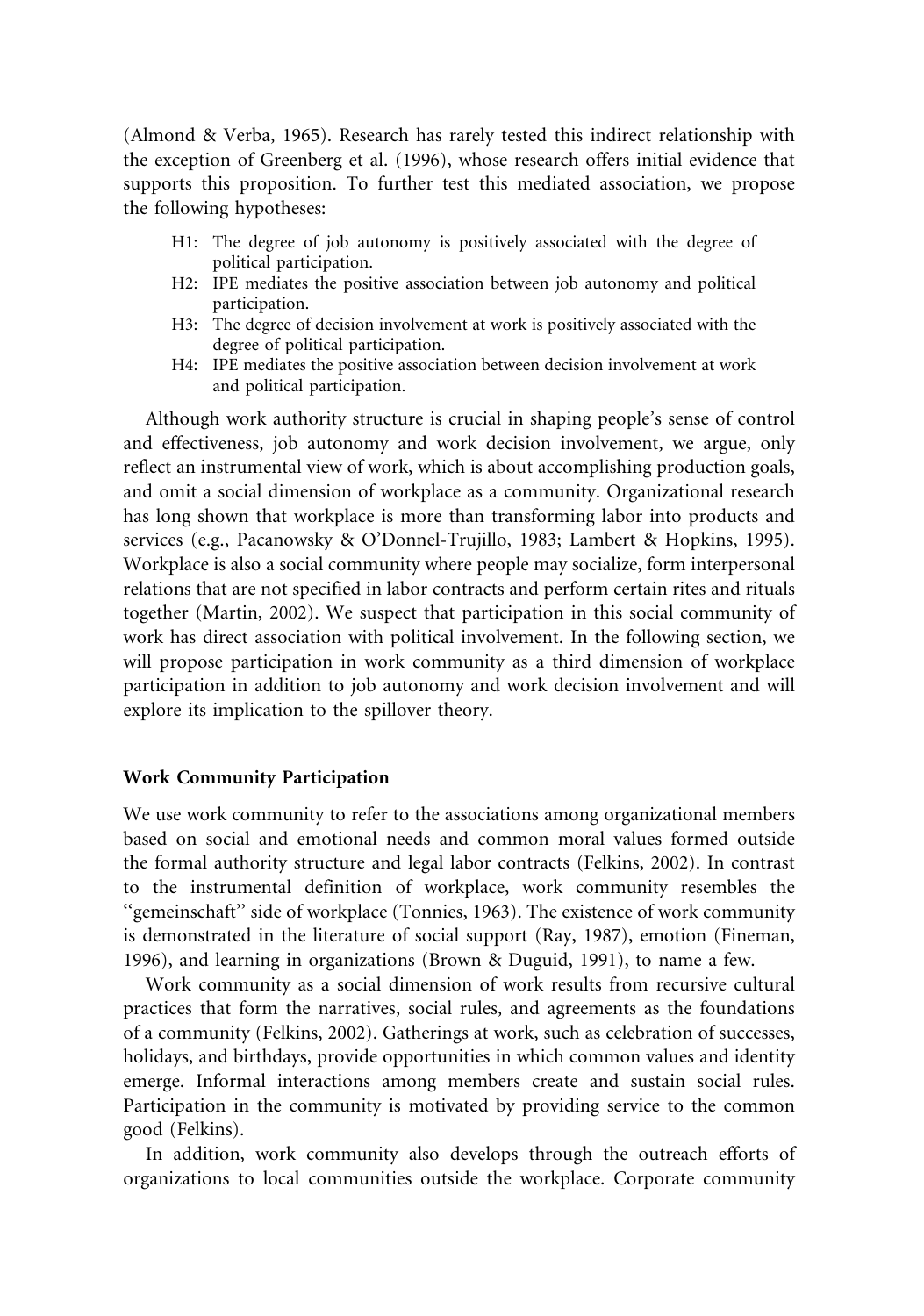involvement (Brammer & Millington, 2003) not only takes the form of donation, sponsorship, and investment but also involves corporate-sponsored employee participation in community services. In the activities of helping local communities, employees strengthen their bonding and obtain a stronger sense of membership within both the workplace and local communities they serve.

Hence, we propose participation in the social community of workplace as a third dimension of workplace participation in addition to job autonomy and decision involvement. Is participation in work community, besides the instrumental aspects of work, positively associated with political participation? We want to explore this question in this study. We have said that the premise of the original political spillover theory is that a significant part of adult socialization takes place at work and workplace provides a training ground for political participation. We argue that such training not only take place in the instrumental sense of work, such as work decision making, but also in the sense of socialization and community orientation. Workplace provides a crucial ground for adults to gain experiences of forming associations with others, addressing common concerns, and resolving community conflicts. As in other dimensions of workplace participation, we suspect IPE may play a mediational role in the association between work community participation and political participation. Therefore, we propose the following hypotheses:

- H5: The degree of work community participation is positively associated with the degree of political participation.
- H6: IPE mediates the positive association between work community participation and political participation.

#### **Methods**

In the fall of 2004, a team of interviewers under the supervision of the authors, using a CATI (computer-aided telephone interviewing) system, conducted a regional telephone survey in a Midwest metropolitan area of the United States for a period of two weeks. Question items for this study constituted part of this survey. In this section, we will discuss the sample and survey instruments.

#### Sample

A total of 7,278 telephone numbers were randomly drawn through random-digit dialing. The study resulted in 281 completed surveys. By using the Outcome Rate Calculator (Version 2.1) based on the American Association for Public Opinion Research's (AAPOR) Standard Definitions (2006), the response rate (RR3) was 10.8%, cooperation rate (COOP1) 21.2%, and contact rate (CON2) 50.9%. The low-response rate was partially due to the fact that the research project was conducted toward the end of the 2004 presidential campaign season in one of ''the battleground states.'' The unprecedented campaign efforts by both parties may have generated significant fatigue among the population.

Because the survey items for this study required that participants were or had been employed in organizations by the time of the study, 115 surveys (40.9%) out of 281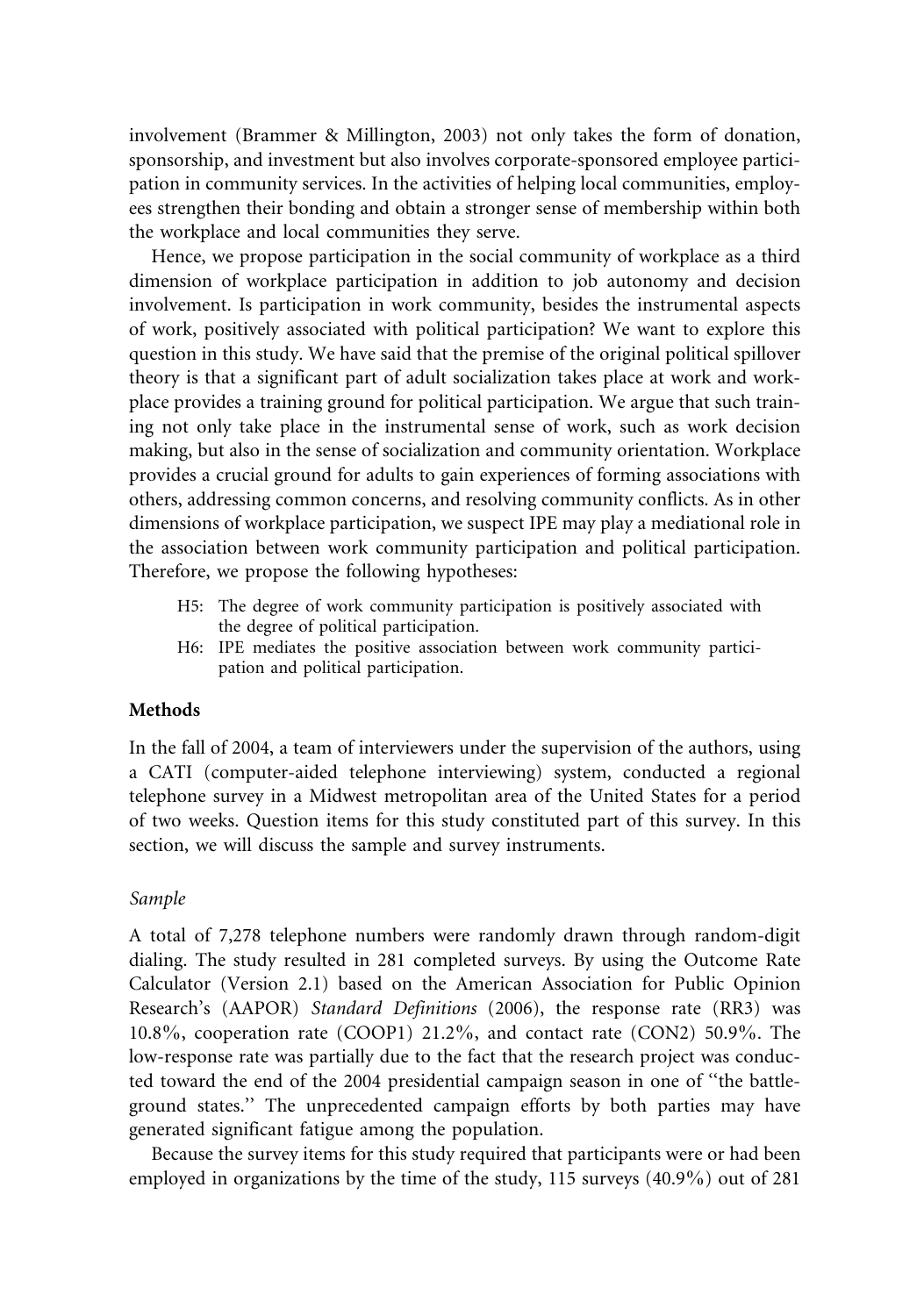were usable for this analysis. Among the participants, 38.3% were males ( $N = 44$ ), 61.7% females ( $N = 71$ ), 66.1% Caucasians ( $N = 76$ ), 22.6% African Americans  $(N = 26)$ , and 3.5% Hispanics  $(N = 4)$ . The median household income was \$43,571 with modal income level between \$50,001 and \$75,000 (22.6%). Participants who had some form of higher education accounted for 81.8% of the sample  $(N = 94)$ . In comparison, the Year 2000 U.S. Census of this area reported 47.2% males, 52.8% females, 67.4% Whites, 27.4% African Americans, 3.4% Hispanics, and 51.7% of the population with some form of higher education. The Census showed that the employed made up 58.6% of the population (including both ''in labor force'' and ''not in labor force'') and that the median household income was \$39,168 with modal income level between \$50,000 and \$74,999 (18.4%). This comparison with the Census data indicates that females and people with higher income and higher education were overrepresented in the sample. Our inclusion criterion, which required participants to have ''current or past employment'' experience, may have contributed to oversampling people with higher education and higher income. The fact that the interview sessions started in late afternoon (5:30 p.m.) instead of early evening (e.g., 6:30 p.m.) may have contributed to oversampling females and undersampling the employed.

#### Survey Instruments

Based on our earlier discussion, workplace participation was measured along three dimensions. For each item of these three dimensions, participants reported on an 11-point scale (0 = completely disagree,  $5$  = neutral, and  $10$  = completely agree). An average score of the items for each dimension was calculated as its composite measure. The first dimension, *Job Autonomy* ( $M = 6.4$ ,  $SD = 2.25$ ,  $N = 109$ ,  $\alpha = .85$ ), consists of six items that were adopted from Seashore, Lawler, Mirvis, and Cammann (1983). The items examine the degree of control one has over one's individual job. For instance, ''I have control in setting the pace of my work.'' The second dimension, *Decision Involvement* ( $M = 4.53$ ,  $SD = 2.88$ ,  $N = 111$ ,  $\alpha = .80$ ), is comprised of two items. One item measures decision involvement at the organizational level and the other at the work unit level. For instance, ''In my work organization, decisions are often made by the top management without employees' input." The third dimension, Work Community Participation ( $M = 5.59$ ,  $SD = 2.71$ ,  $N = 112$ ,  $\alpha = .71$ ), is comprised of three items. To reflect our conceptualization of this construct that we discussed earlier, the items measure the level of association with coworkers, participation in social events at work, and involvement in community services sponsored by the work organization. An example is, ''I often attend social events organized by coworkers, such as holiday parties or baby showers.''

Based on the existing literature (Greenberg et al., 1996; Milbraith & Goel, 1971; Peterson, 1992; R. Sobel, 1993), we define political participation as consisting of three types of activities: participation in community affairs, participation in political voting, and participation in political party and campaign activities. As a result, three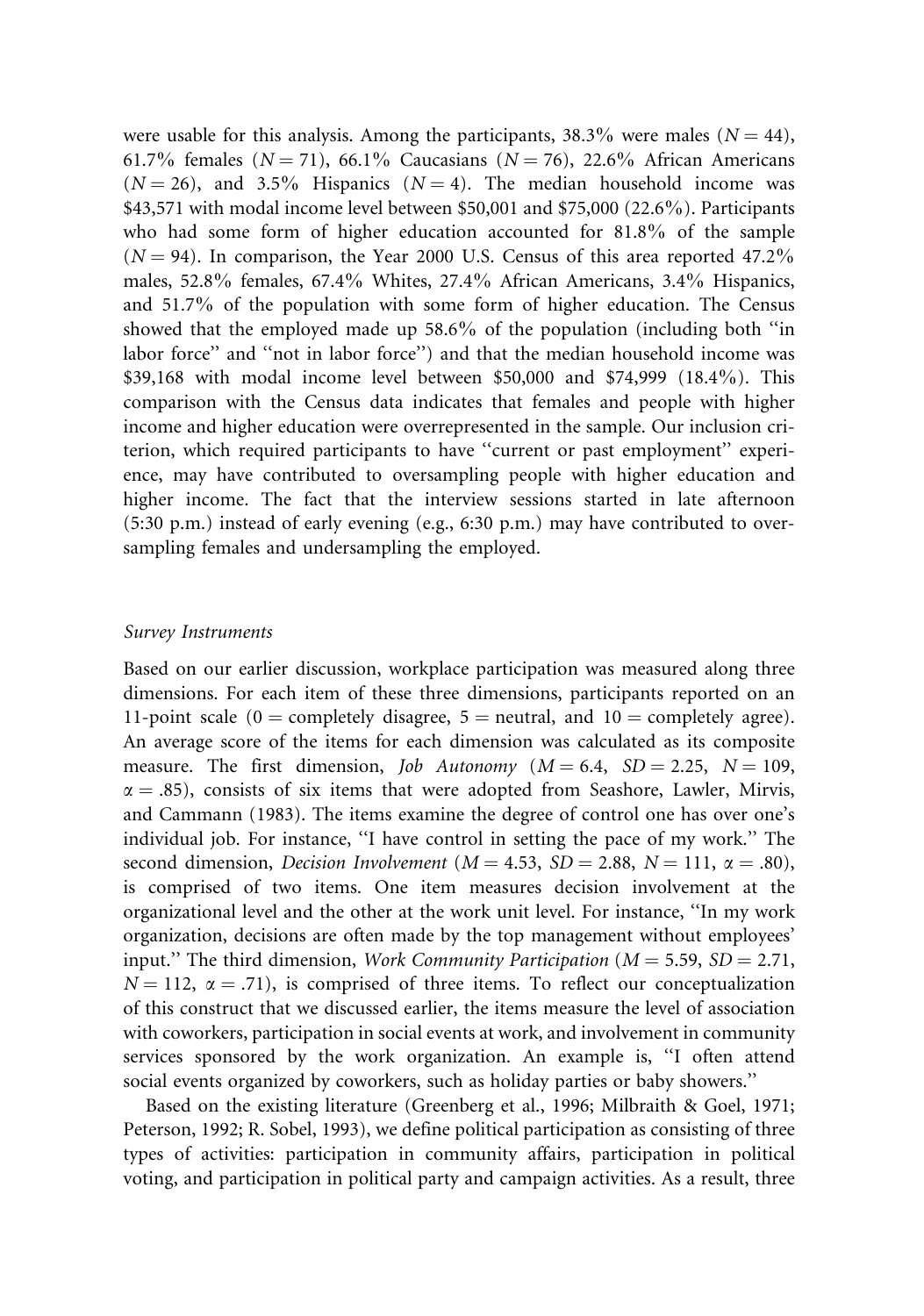political participation variables were measured with items adopted from Milbraith and Goel (1971) and R. Sobel (1993). Participants responded to each question by "yes," "no," or "don't remember,"  $(1 = yes, 0 = no, missing information = don't$ remember). For each of the three variables, a composite measure was calculated by averaging the scores of the respective variable items. First, Participation in Community  $(M = .42, SD = .44, N = 115, \varphi = .59, p < .001)$  consists of two items that examine the level of involvement in local problems and issues. A sample item is ''Worked with others in your community to solve some community problems.'' Second, Participation in Voting ( $M = .74$ ,  $SD = .39$ ,  $N = 115$ ,  $\varphi = .60$ ,  $p < .001$ ) has two items, ''Voted in the 2000 election'' and ''voted in the [State] primary election earlier this year.'' Third, Participation in Political Party and Campaigning  $(M = .36, SD = .36, N = 114, KR20 = .62)$  has three items, for example, "worn a button or put a sticker on your car.''

The measurement of IPE consists of four items ( $M = 6.54$ ,  $SD = 2.02$ ,  $N = 114$ ,  $\alpha = .76$ ), which were adopted from Niemi, Craig, and Mattei (1991). For instance, ''I think that I am better informed about politics and government than most people.'' Participants reported on an 11-point scale  $(0 = \text{completely disagree}, 5 = \text{neutral}, \text{and}$  $10 =$  completely agree). An average score of the four items was calculated as its composite measure.

#### Data Analysis

We used SPSS 11.0 to analyze the statistical data. Correlational analyses were first conducted. Because prior research indicated that such background variables as age, education, and income level are significant predictors of political participation (Brady, Verba, & Schlozman, 1995), we conducted both zero-order correlational analysis and partial correlational analysis controlling for the effects of these background variables.

To conduct mediation analyses, we followed the four logical conditions for establishing mediation as outlined by Baron and Kenny (1986) (see also Kenny, Kashy, & Bolger, 1998, pp. 258–260). These conditions are to (1) demonstrate that the independent variable is correlated with the outcome variable prior to the introduction of the mediator; (2) demonstrate that the independent variable is correlated with the mediator; (3) demonstrate that the mediator is correlated with the outcome variable while controlling for the effect of the independent variable; and (4) demonstrate that, controlling for the mediator, the effect of the independent variable on the outcome variable is zero. If all four conditions are met, the hypothesis of complete mediation is supported. If the first three conditions are met but the fourth one is not, then partial mediation is indicated. It is simple mediation if only conditions (2) and (3) are met.

Three sets of multiple regression analyses were conducted to test these conditions. The first set of multiple regression models was used to test the first condition regarding the effects of variables of workplace participation on each of the three variables of political participation without introducing IPE as the mediator. This set of tests offered results for H1, H3, and H5, which predict direct positive association between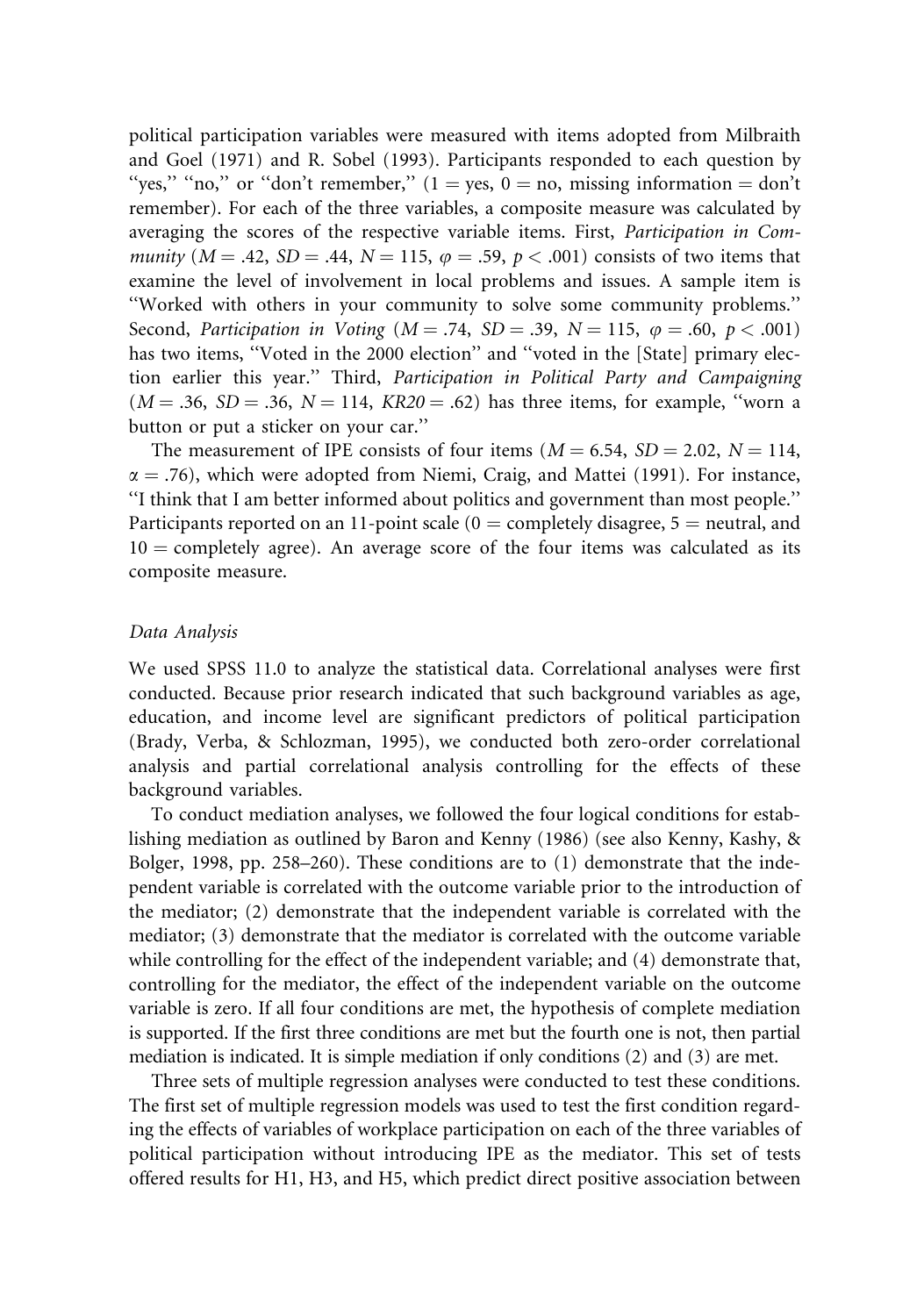variables of workplace participation and political participation. The second set tested the second condition*—*the effects of variables of workplace participation on the mediator. The final set of models assessed the third and fourth condition in which the mediator was introduced. In all the regression models, age, education, and income were first entered as control variables.

To directly assess the mediation effect as predicted by H2, H4, and H6, we employed MacKinnon, Lockwood, and Hoffman (1998) distribution of products test. Based on MacKinnon, Lockwood, Hoffman, West, and Sheets (2002), Holbert and Stephenson (2003) recommend the use of this test when researchers work with a small sample size (less than 200). Comparing with the more widely used Sobel test (1982), Preacher and Hayes (2008) confirm that the distribution of products method performs better when the sample size of a study is small.

#### Results

Tables 1 and 2 summarize results from correlation analyses and the first set of multiple regression models respectively. Table 3 combines results from the second and third set of regression models that involve IPE. H1 predicts that job autonomy is positively associated with political participation and H2 holds that IPE mediates this relationship. Regression analyses reveal no significant direct effect of job autonomy on political participation and, hence, do not support H1. Instead, results show that job autonomy is a significant predictor of IPE ( $\beta = .31$ ,  $p = .003$ ), which, then, significantly predicts the level of political participation in community ( $\beta = .21$ ,  $p = .04$ ), voting ( $\beta = .23$ ,  $p = .02$ ), and political party and campaign ( $\beta = .22$ ,  $p = .03$ ). The fact that conditions (2) and (3) for establishing mediation are met suggests simple mediation by IPE (Kenny, Kashy, & Bolger, 1998). MacKinnon et al. (1998) mediation test confirms the significant mediating effect by IPE between job autonomy and each of the three factors of political participation: community  $(P = 6.32, p < .05$ , standardized specific indirect effect = .07), political party and campaign ( $P = 7.16$ ,  $p < .05$ , standardized specific indirect effect = .07), and voting

| Variables               | $\mathcal{L}$ | 3 | 4 | 5                                                                                                                       | 6                       | $7$ (IPE)                                                                    |
|-------------------------|---------------|---|---|-------------------------------------------------------------------------------------------------------------------------|-------------------------|------------------------------------------------------------------------------|
| 1. Community            |               |   |   | .13 (.07) $35***$ (.31**) .05 (.01) .27** (.21*) .15 (.14) .25** (.21*)                                                 |                         |                                                                              |
| 2. Voting               |               |   |   | $.19^*$ (.18 <sup>*</sup> ) $.16^*$ (.13) $-.01$ ( $-.05$ ) $.19^*$ (.23 <sup>*</sup> ) $.26^{**}$ (.26 <sup>**</sup> ) |                         |                                                                              |
| 3. Party and campaign   |               |   |   | $.13$ $(.11)$ $.27^{**}$ $(.23^{*})$ $.08$ $(.06)$ $.28^{**}$ $(.25^{**})$                                              |                         |                                                                              |
| 4. Job autonomy         |               |   |   |                                                                                                                         |                         | $.23^{**}(.21^*)$ .18 <sup>*</sup> $(.19^*)$ .33 <sup>***</sup> $(.32^{**})$ |
| 5. Work community       |               |   |   |                                                                                                                         | $.12(.10)$ $.18^*(.14)$ |                                                                              |
| 6. Decision involvement |               |   |   |                                                                                                                         |                         | $.00 (-.02)$                                                                 |

Table 1 Correlation Matrix (Pearson's Correlation Coefficient,  $r$ )

Note. Cell entries are zero-order correlations; numbers in parentheses are partial correlations, controlling for age, education, and income.

 $p < .05$  (1-tailed),  $* p < .01$  (1-tailed),  $* * p < .001$  (1-tailed).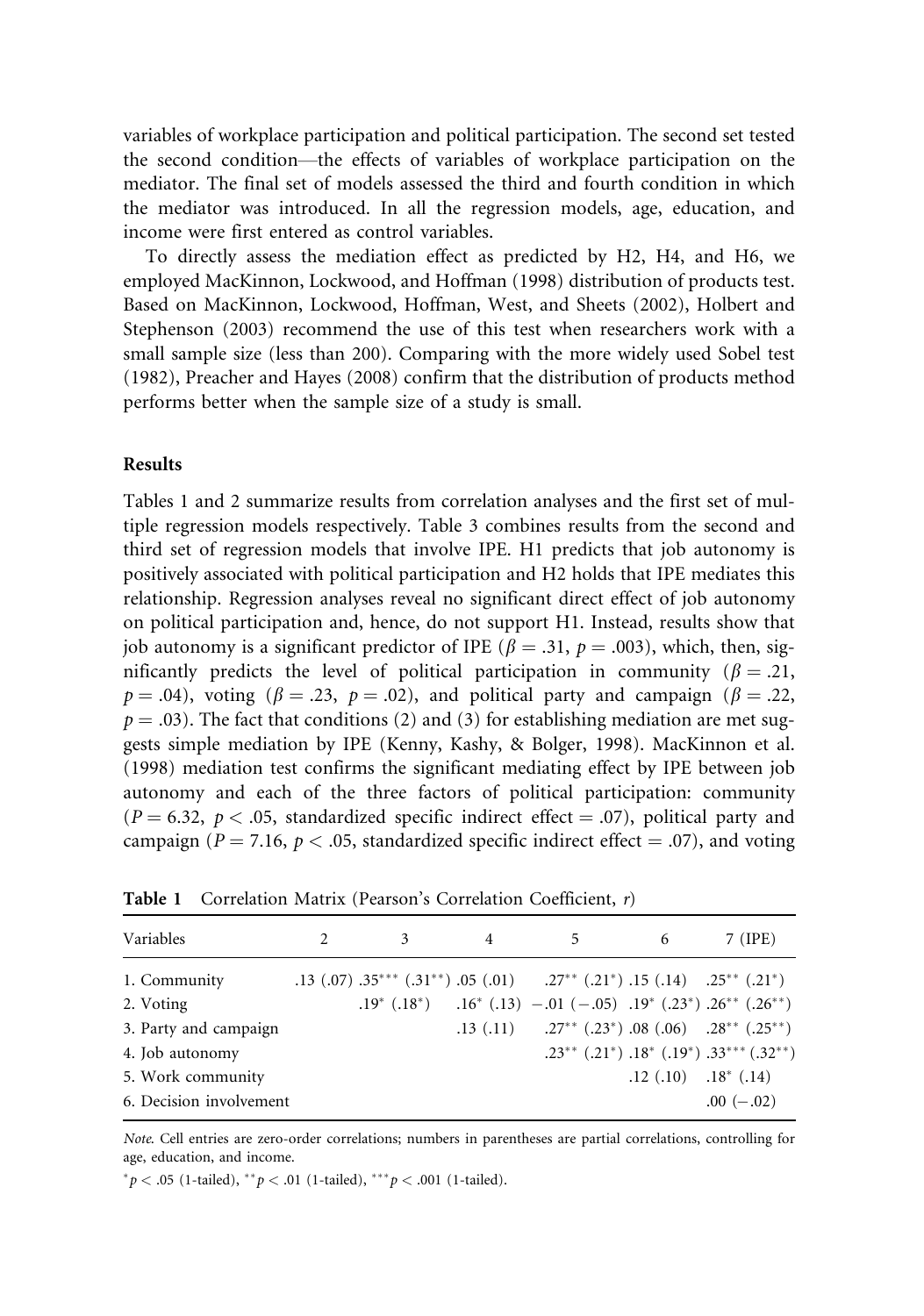| Variables               | Community participation | Voting           | Political party and campaign |  |
|-------------------------|-------------------------|------------------|------------------------------|--|
| Controls                |                         |                  |                              |  |
| Age                     | .10(0.03)               | $.29^{**}$ (.02) | $-.02$ (.02)                 |  |
| Education               | $.22^*$ (.04)           | .09(0.04)        | .16(0.04)                    |  |
| Income                  | .07(0.02)               | .11(.02)         | $-.02$ (.02)                 |  |
| Workplace participation |                         |                  |                              |  |
| Job autonomy            | $-.05(.02)$             | .11(.02)         | .07(0.02)                    |  |
| Work community          | $.21^*$ (.02)           | .06(.01)         | $.20^*$ (.01)                |  |
| Decision involvement    | .13(.02)                | $.19^{*a}$ (.01) | .04(.01)                     |  |
| Adjusted R square       | $.11*$                  | $.10*$           | $.05*$                       |  |

Table 2 Summary of Regression Analyses without IPE (Mediator)

Note. Cell entries are standardized coefficients and entries in parentheses are standard errors.

 ${}^*p < .05, {}^{**}p < .01, {}^{***}p < .001.$ <br>  ${}^ap = .057.$ 

 $(P = 6.87, p < .05,$  standardized specific indirect effect = .07). Therefore, H2 is supported.

H3 holds that decision involvement is positively associated with political participation and H4 predicts that IPE mediates this relationship. Correlational analysis shows a significant direct association between decision involvement and political voting ( $r = .23$ ,  $p = .01$ ), controlling for the effects of background variables. Supporting H3, regression analyses reveal a significant direct effect of decision involvement on political voting ( $\beta = .20$ ,  $p = .04$ ), controlling for the effects of other independent

| Variables               | Community<br>participation | Voting           | Political party and<br>campaign | <b>IPE</b>     |
|-------------------------|----------------------------|------------------|---------------------------------|----------------|
|                         |                            |                  |                                 |                |
| Controls                |                            |                  |                                 |                |
| Age                     | .10(0.03)                  | $.31***$ $(.02)$ | $-.02$ (.02)                    | $-.08(.12)$    |
| Education               | .19(0.04)                  | .07(0.04)        | .12(0.04)                       | .12(.20)       |
| Income                  | .05(.02)                   | .11(.02)         | $-.04(.02)$                     | .01(.10)       |
| Workplace participation |                            |                  |                                 |                |
| Job autonomy            | $-.12$ (.02)               | .04(.02)         | $-.01$ (.02)                    | $.31***$ (.09) |
| Work community          | $.20^*$ (.02)              | $-.08(.01)$      | $.20^*$ (.01)                   | .07(.08)       |
| Decision involvement    | .13(02)                    | $.20^*$ (.01)    | .04(.01)                        | $-.07(.07)$    |
| <b>IPE</b>              | $.21^*$ (.02)              | $.23^*$ (.02)    | $.22^*$ (.02)                   |                |
| Adjusted R square       | $.12*$                     | $.14*$           | $.08*$                          | $.08*$         |

Table 3 Summary of Regression Analyses with IPE (Mediator)

Note. Cell entries are standardized coefficients and entries in parentheses are standard errors.

 $p^*p < .05, \, p^*p < .01, \, p^*p < .001.$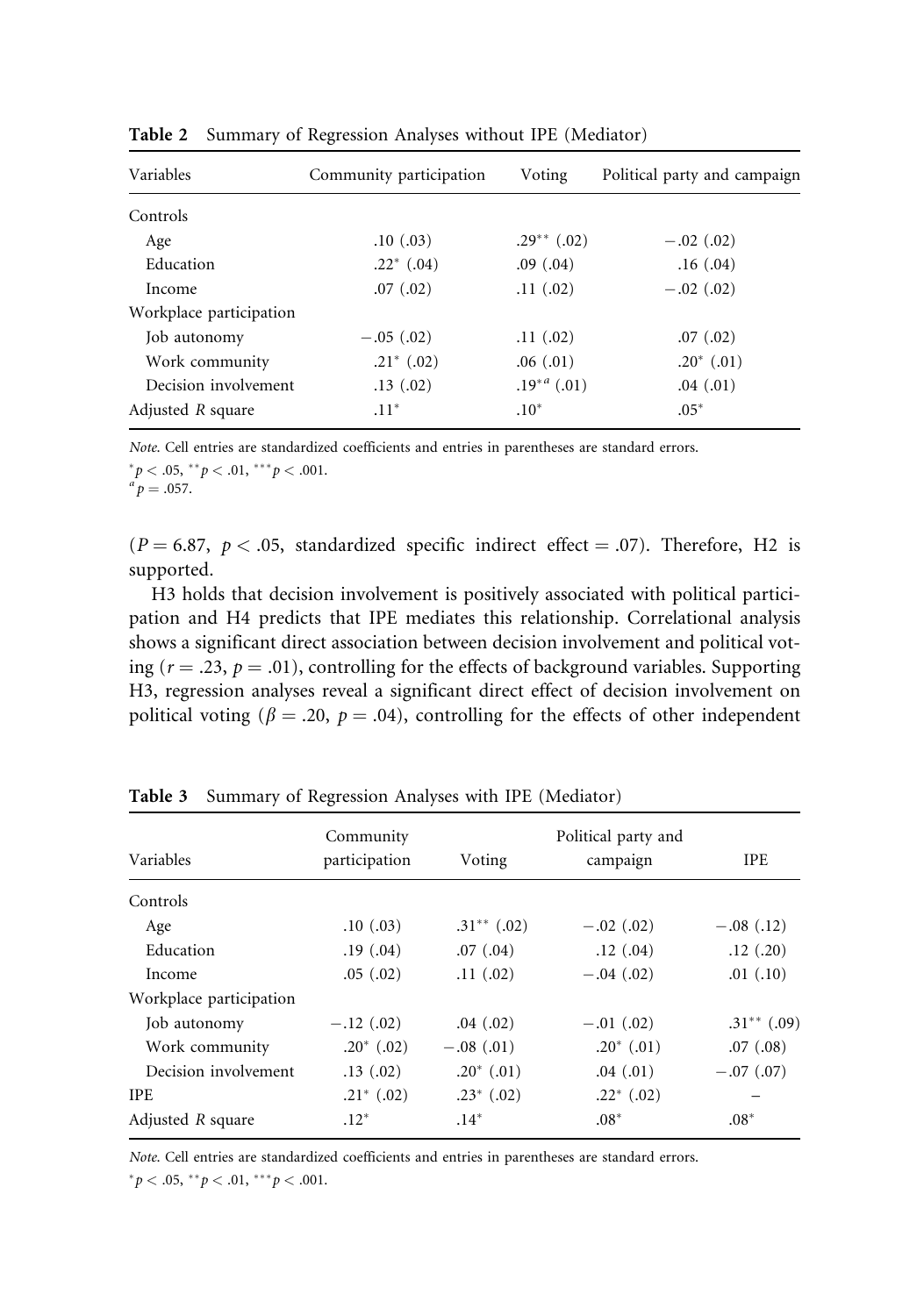variables and background variables. However, decision involvement does not demonstrate any direct effect on the mediator. Hence, the second condition for mediation is not met. In line with this result, MacKinnon et al. (1998) mediation test does not reveal any significant mediation effect by IPE. Therefore, H4 is not supported.

H5 predicts a positive association between participation in work communities and in politics, and H6 states that IPE mediates this relationship. Controlling for background variables, the degree of work community participation is significantly correlated with participation in local communities ( $r = .21$ ,  $p = .019$ ) and political party and campaign activities ( $r = .23$ ,  $p = .01$ ). Based on the regression analyses, work community participation significantly predicts the level of involvement in local communities ( $\beta = .20$ ,  $p = .04$ ) and participation in political party and campaign activities ( $\beta = .20$ ,  $p = .05$ ), controlling for the effects of background variables, job autonomy, decision involvement, and IPE. MacKinnon et al. (1998) mediation test confirms that no mediation effect by IPE exists. Hence, the results support H5 regarding the direct positive association between work community participation and political participation but show no support for H6. In the following section, we will interpret these results and discuss their implications. We will also address the study's limitations and directions for future research.

#### Discussion

Brady, Verba, and Schlozman (1995) propose, ''Both the motivation and the capacity to take part in politics have their roots in the fundamental non-political institutions with which individuals are associated during the course of their lives (p. 3; also cited in Edwards & Foley, 1998). Among many forms of nonpolitical institutions the workplace is the focus of our study. Specifically, we are interested in examining the association between workplace participation and political involvement.

Based on the statistical results, we can draw several conclusions. First, the present study provides partial support to the political spillover theory (Pateman, 1970). The theory suggests that both job autonomy and decision involvement at work are associated with political participation via the mediation of IPE. Our study shows that this mediation effect only applies to job autonomy not decision involvement. A higher level of control an employee has over his or her immediate job is associated with a stronger sense of personal political effectiveness (Elden, 1981; Mason, 1982; Sheppard & Herrick, 1972), which, in turn, is associated with a higher level of participation in local communities, voting, and political party and campaign activities.

Second, unlike what the political spillover theory predicts, our study reveals that the association between decision involvement at work and political participation (voting) is direct. In other words, employees who are given more opportunities to make work-related decisions tend to participate more in political voting. Then, what mechanism enables this relationship if not mediated by IPE? We speculate that decision involvement cultivates certain communication patterns that spillover workplace boundaries. Communication patterns as a spillover mechanism have found support in studies of work effects on family communication. Ritchie (1997) reveals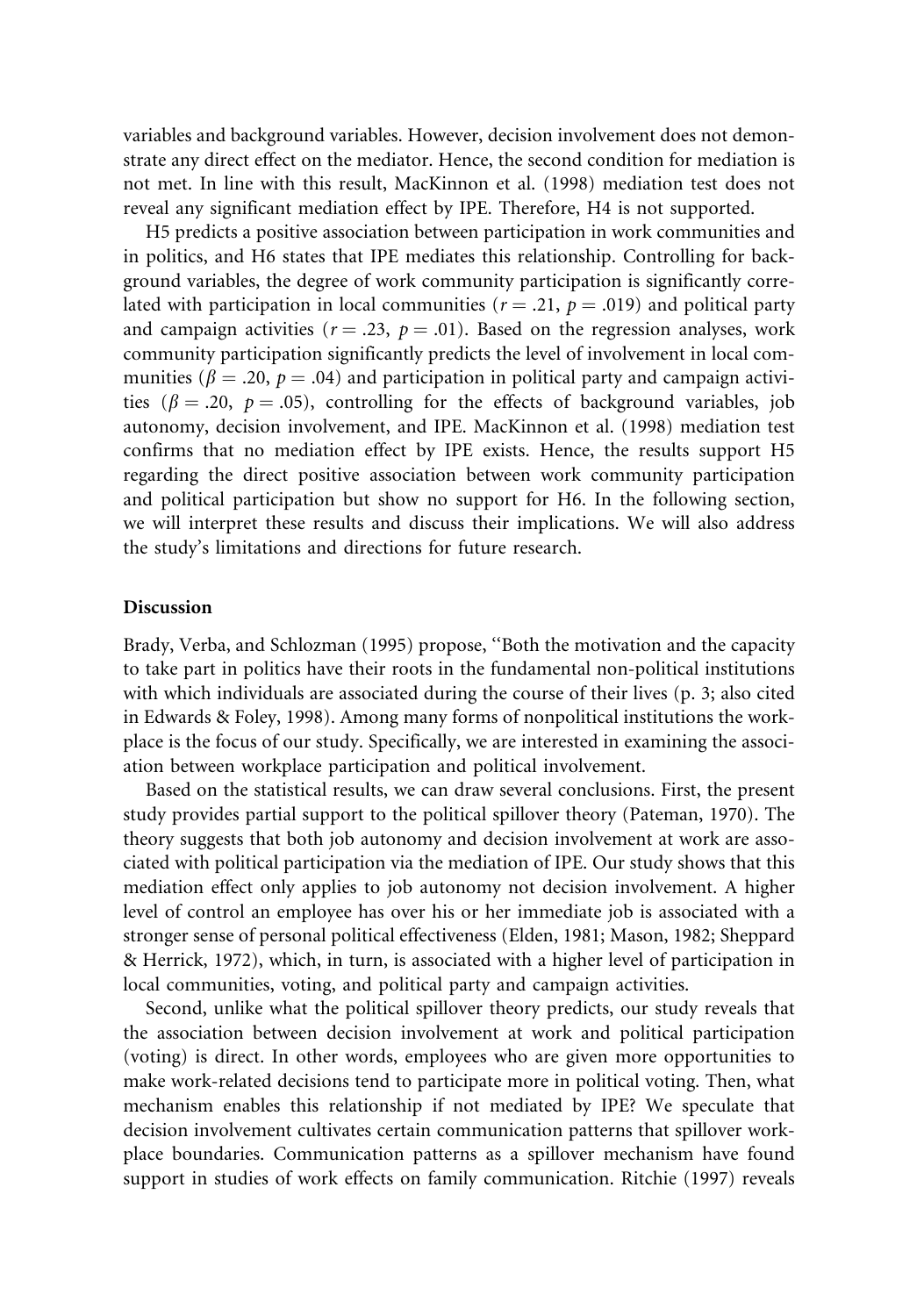that communication patterns of parents at work influence patterns of family communication. For instance, parents who experience open communication at work tend to encourage unconstrained communication in family (Ritchie, 1997). It is possible that participation in decision making at work cultivates a pattern or habit of involvement in collective events. Political voting certainly resembles decision-making behavior at work. In addition, being involved in decision making may forge a sense of moral obligation and imperative (Etzioni, 1988) toward a collective to which one belongs. It is a sense that ''they 'must' behave in the prescribed way, that they are in fact obligated, duty bound'' (Etzioni, p. 42). Instead of being a mediating factor like IPE, this sense of moral obligation is a decision-making premise (Tompkins & Cheney, 1985) that transcends the boundaries between work and politics. Whether it is communication patterns or moral obligation, or both, that link decision involvement in the two realms demands future empirical research.

Thirdly, the results offer strong support to the direct association between participation in work community and involvement in politics. Expanding the traditional definition of workplace participation, work community (Felkins, 2002) acknowledges the importance of workplace as a ground for association and socialization that goes beyond formal authority relations as stipulated in labor contracts. The finding of its association with political involvement resonates with findings in other studies that intend to uncover the political impact of workplace as a social context. For example, employee participation in work communities creates opportunities for them to be exposed to cross-cutting political conversations (Mutz & Mondak, 2006) and to form important social networks that constitute social capital (Coleman, 1990; Putnam, 2000).

In addition to the above theoretical findings, this study carries practical implications for both organizational and political communication. The pressures of time and money, suburbanization, electronic entertainment, and generational change have been argued to contribute to the often-lamented political apathy (Putnam, 2000). This study provides empirical support for another source: practices at work. First, the findings imply that displacement and disruption of work communities destroy workplace as a fertile ground for cultivating patterns and norms of social connection and political socialization. Organizational research demonstrates that organizational practices, such as reengineering, downsizing, and outsourcing, motivated by an overemphasis on financial profitability, destabilize informal organizational networks (Fisher & White, 2000; Freeman & Cameron, 1993; Heckscher, 1995; Keller, 1989) and local communities (Deetz, 1995) and discourage the formation of communityoriented values (Ezzy, 2001). Second, employees who are deprived of decision-making opportunities at work lose the training ground for cultivating communication patterns and the moral imperative oriented toward the public good. Earlier research has provided ample support to the positive effects of decision involvement at work on employees both cognitively (Monge & Miller, 1988) and attitudinally (Marshall & Stohl, 1993) in relation to an organization. The findings of this study suggest that the positive outcomes of decision involvement extend beyond the organizational boundaries into the public sphere.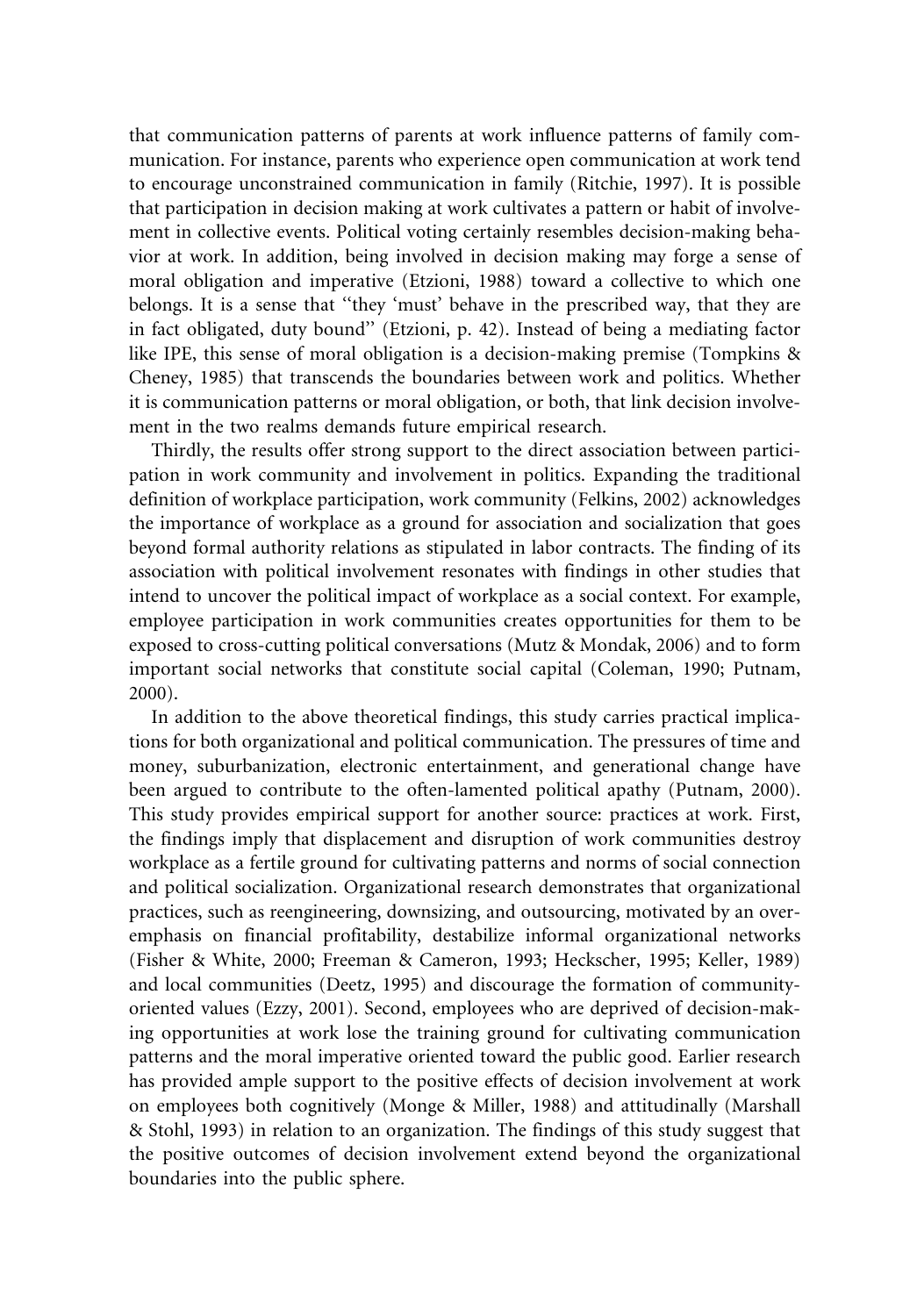The study has several limitations. First, the survey results from this study only provide us with correlational results, instead of causal relationships, between workplace participation and political involvement. Especially, interpretation of the relationship between work community and political participation should be cautious. Unlike job autonomy and decision involvement, which are conceptualized and measured as involuntary organizational arrangements, work community participation consists of voluntary actions. This study was not able to control for or rule out other variables, such as the gregarious personality trait, which may underlie the association between work community participation and political involvement. Second, the findings are limited by a low-response rate. A higher response rate in the future would certainly increase the generalizability of the results. Third, the results are based on participants' self-report, which is subject to such validity threats as inaccurate information recall and social desirability bias among others. Other methods, such as case studies, can be employed in the future to test and to advance the theory. Fourth, the cross-sectional design of the study only provides a snapshot of the association between workplace participation and political participation. Future research can explore how changes in workplace participation over time are associated with any changes in political involvement.

Overall, our study suggests that the boundaries between work, local community, and the political arena are permeable. Lack of participatory work practices may fuel political apathy and undermine democratic political processes. As a result, the findings challenge the traditional separation of the private and pubic sphere (Habermas, 1992), which grants workplace a private status and shields it from democratic standards (Brenkert, 1992). Our findings provide empirical evidence for Deetz's (1992) argument, ''corporations are the new public sphere,'' (p. 348) by showing that everyday practices at work, such as decision making and job control, may have significant impact on the public sphere. We hope that this study could prompt critical reflections on our work practices and help ignite positive changes in both work and politics.

#### References

Almond, G. & Verba, S. (1965). The civic culture. Boston, MA: Little Brown & Co.

- American Association for Public Opinion Research. (2006). Standard definitions: Final dispositions of case codes & outcome rates for surveys (4th ed.). Lenexa, KS: Author.
- Baron, R. M. & Kenny, D. A. (1986). The moderator-mediator variable distinction in social psychological research: Conceptual, strategic, and statistical considerations. Journal of Personality and Social Psychology, 51(6), 1173–1182.
- Brady, H. E., Verba, S., & Schlozman, K. L. (1995). Beyond SES: A resource model of political participation. The American Political Science Review, 89, 271–294.
- Brammer, S. & Millington, A. (2003). The effect of stakeholder preferences, organizational structure and industry type on corporate community involvement. Journal of Business Ethics, 45, 213–226.
- Brenkert, G. G. (1992). Freedom, participation, and corporations: The issue of corporate (economic) democracy. Business Ethics Quarterly, 2(3), 251–269.
- Brown, J. & Duguid, P. (1991). Organizational learning and communities-of-practice: Toward a unified view of working, learning, and innovation. Organization Science, 2, 40–57.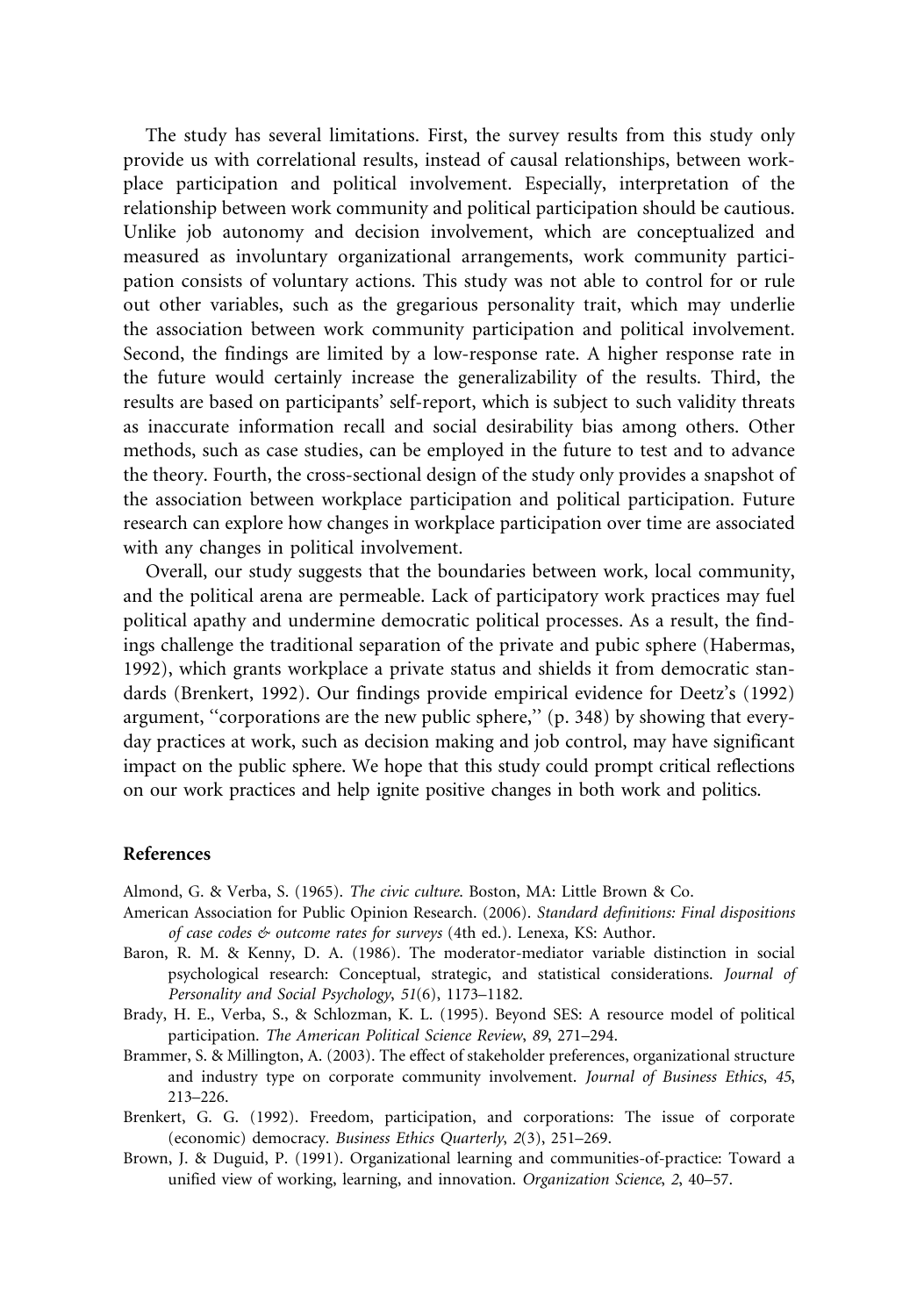- Burn, S. M. & Konrad, A. M. (1987). Political participation: A matter of community, stress, job autonomy, and contact by political organizations. Political Psychology, 8, 125–138.
- Cassel, C. A. (1999). Voluntary associations, churches, and social participation: Theories of turnout. Social Science Quarterly, 80, 504–517.
- Cheney, G. (1995). Democracy in the workplace: Theory and practice from the perspective of communication. Journal of Applied Communication Research, 23, 167–200.
- Cheney, G., Straub, J., Speirs-Glebe, L., Stohl, C., Degooyer, D., Jr., Whalen, S., Garvin-Doxas, K., & Carlone, D. (1998). Democracy, participation, and communication at work: A multidisciplinary review. In M. E. Roloff (Ed.), *Communication yearbook:* Vol. 12 (pp. 35–92). Thousand Oaks, CA: Sage.
- Cole, G. (1918). Labor in the commonwealth. London: Headley Bros.
- Cole, G. (1919). Self-government in industry. London: G. Bell & Sons.
- Coleman, J. S. (1990). Foundations of social theory. Cambridge, MA: Harvard University Press.
- Dahl, R. (1956). Preface to democratic theory. Chicago, IL: University of Chicago Press.
- Deetz, S. (1992). Democracy in an age of corporate colonization: Developments in communication and the politics of everyday life. Albany, NY: SUNY Press.
- Deetz, S. (1995). Transforming communication, transforming business: Building responsive and responsible workplaces. Cresskill, NJ: Hampton Press.
- Edwards, B. & Foley, M. W. (1998). Civil society and social capital beyond Putnam. American Behavioral Scientist, 42, 124–140.
- Elden, J. M. (1981). Political efficacy at work: The connection between more autonomous forms of workplace organization and a more participatory politics. The American Political Science Review, 75(1), 43–58.
- Etzioni, A. (1988). The moral dimension: Towards a new economics. New York: Collier Macmillan.
- Ezzy, D. (2001). A simulacrum of workplace community: Individualism and engineered culture. Sociology, 35(3), 631–650.
- Felkins, P. K. (2002). Community at work: Creating and celebrating community in organizational life. Cresskill, NJ: Hampton Press, Inc.
- Fineman, S. (1996). Emotion and organizing. In S. Clegg, C. Hardy, & W. Nord (Eds.), Handbook of organization studies (pp. 543–564). Thousand Oaks, CA: Sage.
- Fisher, S. R. & White, M. A. (2000). Downsizing in a learning organization: Are there hidden costs. Academy of Management Review, 25(1), 244–251.
- Freeman, S. J. & Cameron, K. S. (1993). Organizational downsizing: A convergence and reorientation framework. Organization Science, 4, 10–28.
- Greenberg, E. (1986). Workplace democracy: The political effects of participation. Ithaca, NY: Cornell University Press.
- Greenberg, E. S., Grunberg, L., & Daniel, K. (1996). Industrial work and political participation: Beyond ''simple spillover.'' Political Research Quarterly, 49, 305–330.
- Habermas, J. (1992). Further reflections on the public sphere. In C. Calhoun (Ed.), Habermas and the public sphere (pp. 421–461). Cambridge, MA: The MIT Press.
- Harrison, T. (1994). Communication and interdependence in democratic organizations. In S. Deetz (Ed.), Communication yearbook: Vol. 17 (pp. 247–274). Newbury Park, CA: Sage.
- Heckscher, C. (1995). White-collar blues: Management loyalties in an age of corporate restructuring. New York: Basic Books.
- Holbert, R. L. & Stephenson, M. T. (2003). The importance of indirect effects in media effects research: Testing for mediation in structural equation modeling. Journal of Broadcasting  $\phi$ Electronic Media, 47, 556–572.
- Huckfeldt, R., Beck, P. A., Dalton, R. J., & Levine, J. (1995). Political environments, cohesive social groups, and the communication of public opinion. American Journal of Political Science, 39(4), 1025–1054.
- Keller, M. (1989). Rude awakening: The rise, fall, and struggle for the recovery of general motors. New York: William Morrow.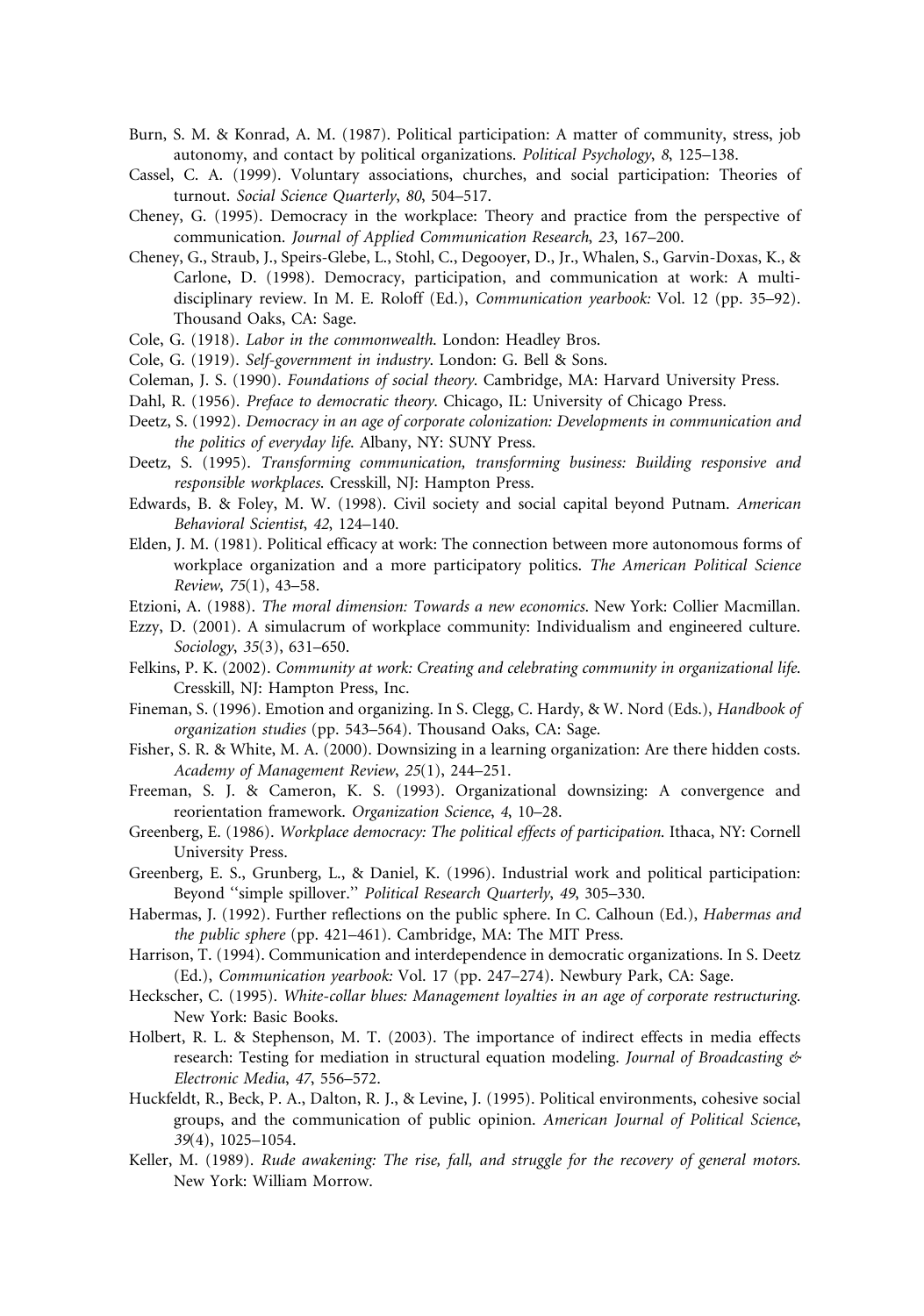- Kenny, D. A., Kashy, D. A., & Bolger, N. (1998). Data analysis in social psychology. In D. T. Gilbert, S. T. Fiske, & G. Lindzey (Eds.), The handbook of social psychology (4th ed., pp. 233–265). Boston, MA: The McGraw-Hill Companies, Inc.
- Kwak, N., Shah, D. V., & Holbert, R. L. (2004). Connecting, trusting, and participating: The direct and interactive effects of social associations. Political Research Quarterly, 57(4), 643–652.
- Lafferty, W. (1989). Work as a source of political learning among wage-laborers and lower-level employees. In R. S. Sigel (Ed.), Political learning in adulthood (pp. 102-142). Chicago, IL: University of Chicago Press.
- Lambert, S. J. & Hopkins, K. (1995). Occupational conditions and workers' sense of community: Variations by gender and race. American Journal of Community Psychology, 23, 151–180.
- MacKinnon, D. P., Lockwood, C. M., & Hoffman, J. M. (1998). A new method to test for mediation. Paper presented at the annual meeting of the Society for Prevention Research, Park City, UT.
- MacKinnon, D. P., Lockwood, C. M., Hoffman, J. M., West, S. G., & Sheets, V. (2002). A comparison of methods to test mediation and other intervening variable effects. Psychological Methods, 7, 83–104.
- Marshall, A. A. & Stohl, C. (1993). Participating as participation: A network approach. Communication Monographs, 60, 137–157.
- Martin, J. (2002). Organizational culture: Mapping the terrain. Thousand Oaks, CA: Sage.
- Mason, R. (1982). Participatory and workplace democracy: A theoretical development in critique of liberalism. Carbondale, IL: Southern Illinois University Press.
- McLagan, P. & Nel, C. (1995). The age of participation: New governance for the workplace and the world. San Francisco, CA: Berrett-Koehler Publishers.
- Milbraith, L. & Goel, M. (1971). Political participation (2nd ed.). Chicago: Rand McNally.
- Mill, J. S. (1910). Representative government. London: Oxford University Press.
- Mondak, J. J. & Mutz, D. C. (2001). Involuntary association: How the workplace contributes to American civic life. Presented at the Annual Meeting of the Midwest Political Science Association.
- Monge, P. R. & Miller, K. I. (1988). Participative processes in organizations. In G. M. Goldhaber & G. A. Barnett (Eds.), Handbook of organizational communication (pp. 213–229). Norwood, NJ: Ablex.
- Morrell, M. E. (2003). Survey and experimental evidence for a reliable and valid measure of internal political efficacy. Public Opinion Quarterly, 67, 589–602.
- Mutz, D. C. & Mondak, J. J. (2006). The workplace as a context for cross-cutting political discourse. The Journal of Politics, 68(1), 140–155.
- Niemi, R. G., Craig, S. C., & Mattei, F. (1991). Measuring internal political efficacy in the 1988 National Election Study. American Political Science Review, 85, 1407–1413.
- Pacanowsky, M. & O'Donnel-Trujillo, N. (1983). Organizational communication as cultural performance. Communication Monographs, 50, 126–147.
- Pateman, C. (1970). Participation and democratic theory. London: Cambridge University Press.
- Peterson, S. (1992). Workplace politicization and its political spillovers: A research note. Economic and Industrial Democracy, 13, 511–524.
- Preacher, K. J. & Hayes, A. F. (2008). Contemporary approaches to assessing meditation in communication research. In A. Hayes, M. Slater, & L. Snyder (Eds.), The Sage sourcebook of advanced data analysis methods for communication research. Thousand Oaks, CA: Sage.
- Putnam, R. (1995). Bowling alone: America's declining social capital. Journal of Democracy, 6, 65–78.
- Putnam, R. (2000). Bowling alone: The collapse and revival of American community. New York: Simon & Schuster.
- Ray, E. B. (1987). Supportive relationship and occupational stress in the workplace. In T. L. Albrecht & M. B. Adelman (Eds.), Communicating social support (pp. 172–191). Beverly Hills, CA: Sage.